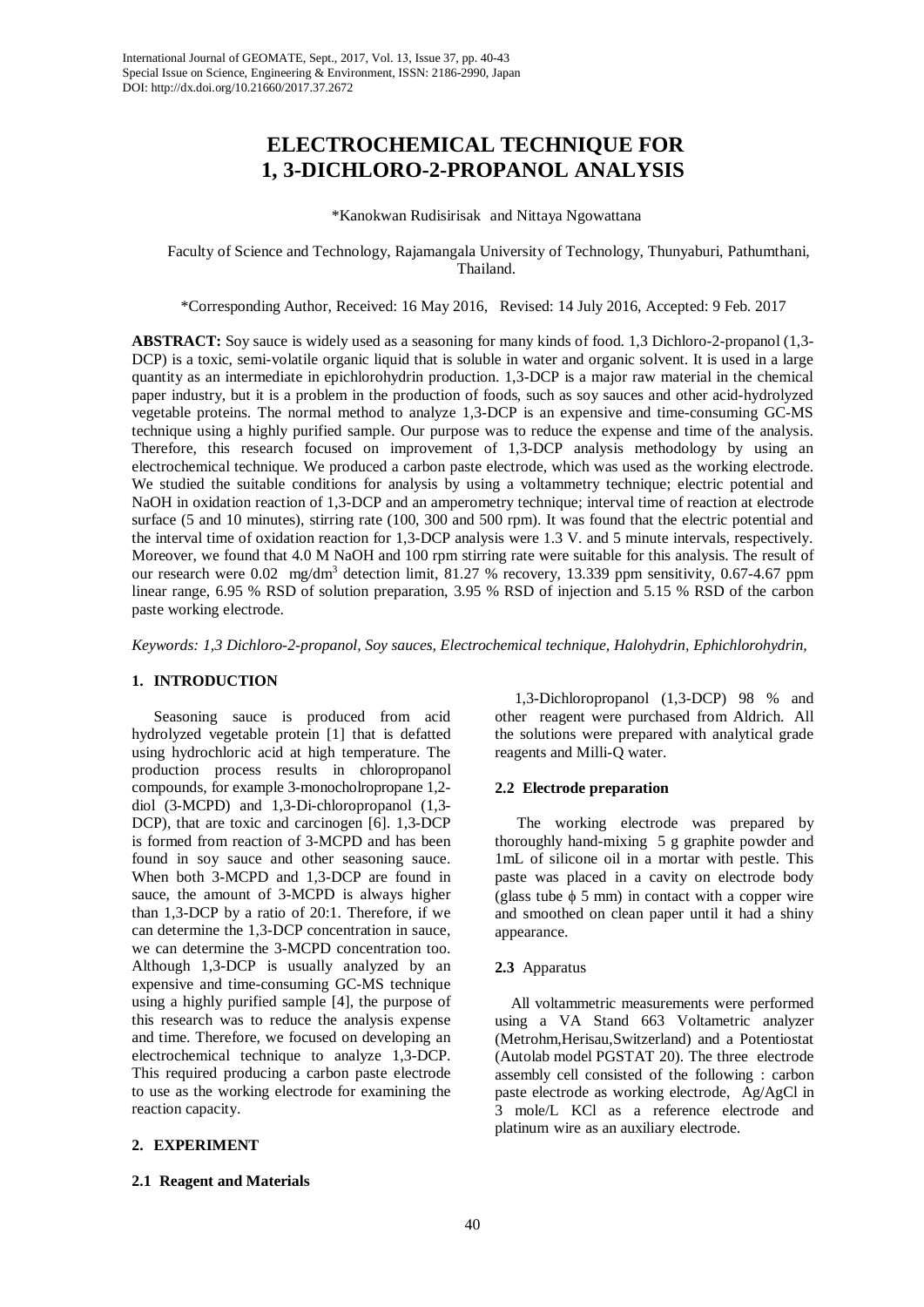#### **2.4 Procedure**

# *2.4.1 Cyclic voltammetry of 1,3-DCP*

Suitable electric potential in the reductionoxidation (redox) reaction and effect and concentration of sodium hydroxide to oxidation current.

#### *2.4.2 Amperometric Determination of 1,3-DCP*

 Effect of reaction time and rotation rate in 1,3- DCP analysis.

# *2.4.3 Analytical parameters for 1,3-DCP determinations*

 Detection limit, % recovery, sensitivity, linear range, % RSD of injection and % RSD of the working electrode.

# **3. RESULTS AND DISCUSSION**

#### **3.1 Cyclic voltammetry of 1,3-DCP**

#### *3.1.1 The suitable potential in oxidation-reduction*

 As shown in Fig. 1 below, the cyclic voltammogram of 2,000 ppm of 1,3-DCP did not show an oxidation and reduction peak. Therefore, we tried to activate the redox reaction of 1.3-DCP using NaOH.



**Fig. 1** Cyclic voltammogram of 2,000 ppm 1,3- DCP in water using carbon paste electrode with scan range from -0.5 to 2.0 V and scan rate of 1 V/sec.

A halohydrin reacts with sodium hydroxide solution to produce an epoxide [9]. 1,3-DCP is a halohydrin compound, so it can react with sodium hydroxide to produce epichlorohydrin, sodium chloride and water. This reaction is shown in the following equation [10].



Reaction of halohydrin and NaOH

# *3.1.2 The effect and concentration of sodium hydroxide to oxidation current*

 As shown in Fig. 2 below, the cyclic voltammogram of 2,000 ppm 1,3-DCP in 0.1 M NaOH solution showed an anodic current peak at about 1.45 V [3].



**Fig.2** Cyclic voltammogram of 2,000 ppm 1,3- DCP on carbon paste electrode with condition : scan range from -0.5 to 2.0 V, Scan rate of 1 V/sec, with NaOH (red line) and without NaOH (Blue line).

 As shown in Fig. 3(a) cyclic voltammograms of 2,000 ppm.1,3-DCP in various concentrations of NaOH, the oxidation peaks occurred in the range of 1.3-1.5 V.

Figure 3(b) showed that the peak anodic current increased as NaOH concentration was increased from 0.1 to 4.0 M, but decreased at 8.0 M. Therefore, a sodium hydroxide concentration of 4.0 M produced the highest peak anodic current. Electric potential was fixed at 1.3 V throughout this amperometric experiment.

.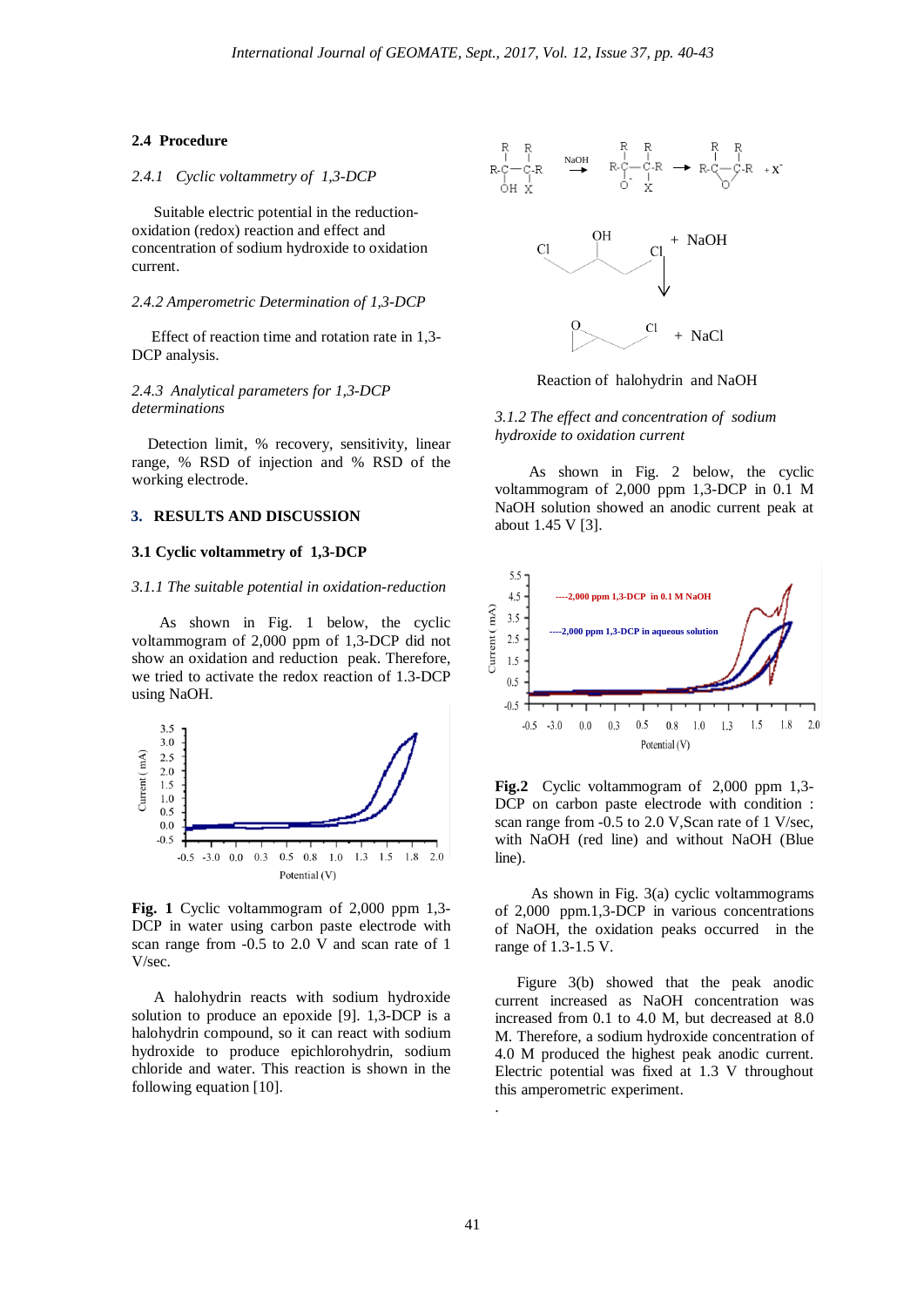

**Fig.3 (a)** The cyclic voltammograms of 2,000 ppm 1,3-DCP in different concentrations of NaOH using carbon paste electrode with scan range from -0.5 to 2.0 V and scan rate of 1 V/sec.



**Fig. 3(b)** The peak anodic current at NaOH concentrations from 0.1 to 8.0 M

#### **3.2 Amperometric Determination of 1,3-DCP**

Figures 4(a and b) showed the amperometric response obtained by continuous addition of 10 µL 20,000 ppm of 1,3-DCP in 4.0 M NaOH at 5 and 10 minute intervals, respectively. We found that the sensitivity of the two intervals was nearly equivalent, but that  $R^2$  of the 5 minute interval was higher than  $\mathbb{R}^2$  of the 10 minute interval as shown in Fig 4(c). Therefore, we selected the 5 interval for the next experiment in which rotation speed was varied**.**

Figures 5(a, b, and c) showed the amperometric response obtained by continuous addition of 20,000 ppm 1,3-DCP at 5 minute intervals using 100, 200 and 300 rpm rotation speeds. We found that a rotation speed of 100 rpm gave the highest sensitivity as shown in Fig. 5(d).



**Fig.4(a,b,c)**Amperometric response and analytical curve for addition of 2000 ppm 1,3-DCP at 5 and 10 minute intervals. Experimental conditions:  $E =$ 1.3 V, rotation speed 100 rpm



Fig,5(a) rotation speed 100 rpm

### **3.3 Analytical parameters for 1,3-DCP determinations**

 Optimal conditions of this experiment were addition of 1,3-DCP into 4 M NaOH at 5 minute intervals with 1.3 V applied electric potential and 100 rpm rotation speed. These